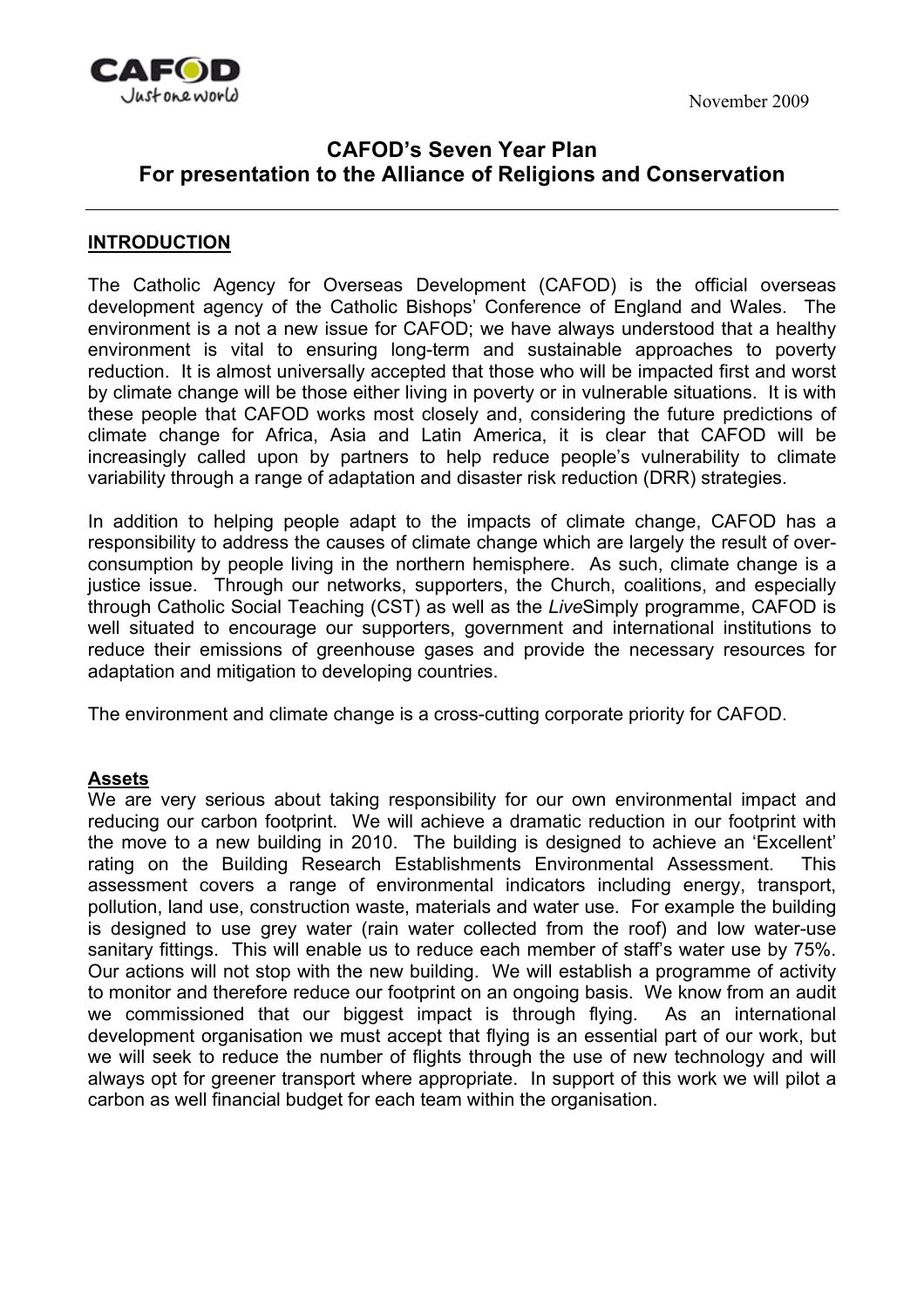

# **CAFOD's Seven Year Plan For presentation to the Alliance of Religions and Conservation**

## **Education and Lifestyles**

CAFOD is very well respected for its educational materials and the work we undertake with schools and young people. Over the last two years we have produced a significant number of resources which are designed for pupils and teachers of all ages. We have picked up issues of climate change, faith, and stewardship under a banner of living simply and sustainably.

We have provided interactive board games on climate change, liturgical resources, and produced schemes of work to complement sustainable schools initiatives, PSHE, RE, sciences and collective worship. We have an ongoing developing leadership initiative with 16-18 year olds on global sustainability and have commissioned a play, "*Degrees of Change*", designed to be performed by 15-19 year olds. The emphasis of our work now is about continuing to offer in-service training to teachers on how to incorporate climate change and the environment into their teaching practice and to underpin their school ethos. We have worked with the National Catholic Board of Religious Inspectors and Advisers to create a guidance template for teachers in Catholic schools on Stewardship and Creation, thereby ensuring these issues are embedded at policy and guidance level for core Religious Education.

In recognising that it is the lifestyles and actions of the global north which have caused climate change and other environmental concerns we see ourselves as part of the solution. We will continue our public education work through campaigns, media and other communication devices to alert people to the impact of their lifestyles on the wider world and encourage them to live more simply, sustainably and in solidarity with the poor.

#### **Pastoral Care**

We know that our local partners are already dealing with the consequences of climate change. CAFOD also understands that the threat of climate change cannot be understood in isolation; it is one of a number of global environmental changes that are intimately linked. In order to address climate change, issues such as water scarcity, deforestation and biofuels for example, must also be understood and addressed. This broader analysis fits with Catholic Social Teaching since it focuses upon a wider social and environmental justice agenda and urges individuals not to separate one element from the debate.

We are going to witness the destruction of many eco-systems presenting us with a host of humanitarian challenges – food shortages, water shortages and a rising incidence of resource based conflicts. We are looking at a human population of around 9 billion by 2050 – approximately 2.5 billion more than today. We will seek to understand the nature of hazards that are going to manifest in the future through analysis undertaken with our academic partners including University College London (UCL) and the University of Liverpool. We will also start to undertake 'futures scanning' – looking to the future in order to be able to provide information to partners regarding the types of risk they may need to prepare for.